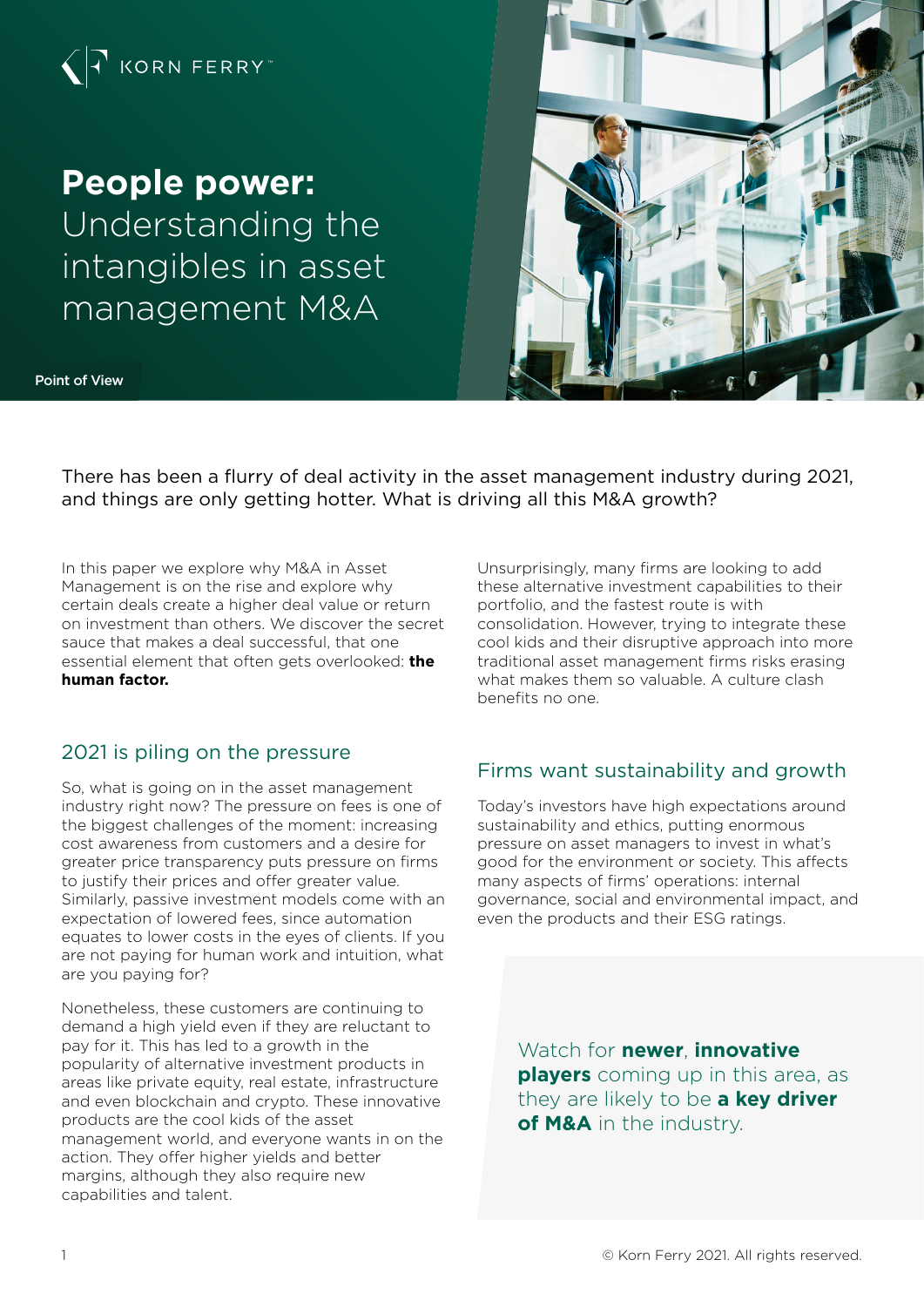KORN FERRY

These newbies provide an opportunity for more established asset managers to improve their image while gaining new talent and capabilities.

The need for scale and returns is another big driver for M&A. Bigger is generally better in this industry, so the obvious move is to consolidate. Smaller boutique investment firms can't scale up organically at the speed they need to, while their agility and innovation are particularly attractive to the larger more traditional firms looking to diversify their portfolio away from commoditized products. A takeover might be an interesting strategic opportunity for both players.

## New customers, digital disruption and changing regulations

Until recently, institutional investors have been the main source of capital for asset managers, but that's changing. Smaller investors offer an untapped resource, given consumers' increasing appetite for long term personal savings and the growing mainstream demand for more alternative and less liquid strategies. A further consolidation of financial advisors and digital platforms will make it easier to harness the potential of these smaller investors.

As everywhere, digital and data are the big disruptions. Technology offers a route to greater operational efficiencies, smarter investments, and new insights into clients and behaviors. But on the flip side, tech-savvy clients are demanding innovative reporting, a better customer experience and lower fees. Tech-forward firms are making the most of the digital opportunity, while many more traditional firms have yet to catch up .

Other key trends include the seismic changes in industry regulations around longer vesting periods, which has a knock-on effect on hiring. And the tilt towards Asia, with increasing numbers of international firms seeking licenses for China plus a continued emphasis on fundraising throughout the region, where much of the world's wealth is located.

#### Making the deals

There are thousands of asset managers, but the big firms take the lion's share of business. The competition to join those firms in the \$1 trillion AUM club is fierce, and simply scaling up won't get you there. At the same time, declining margins require either new capabilities, or economies of scale. What's the answer? Consolidation. That means either mega deals, or smaller acquisitions for new capabilities--or both.

But any M&A activity must create long-term value for investors as well as the firms and their clients. If it's just about cost cutting, investors will see through it.

Of course, consolidation is much easier in the US than Europe, where fragmentation and international borders make deals much more complicated. Nonetheless, speed in execution is key.



#### Intangibles are the secret of success

A deal can look great on paper, but if the human factor is not taken into account you will not get the full picture, which is bad news for your ROI. You must look at intangible assets--culture and people practices, organizational structure and job architecture--as well as financial. If those intangibles are not compatible, it is not a great fit.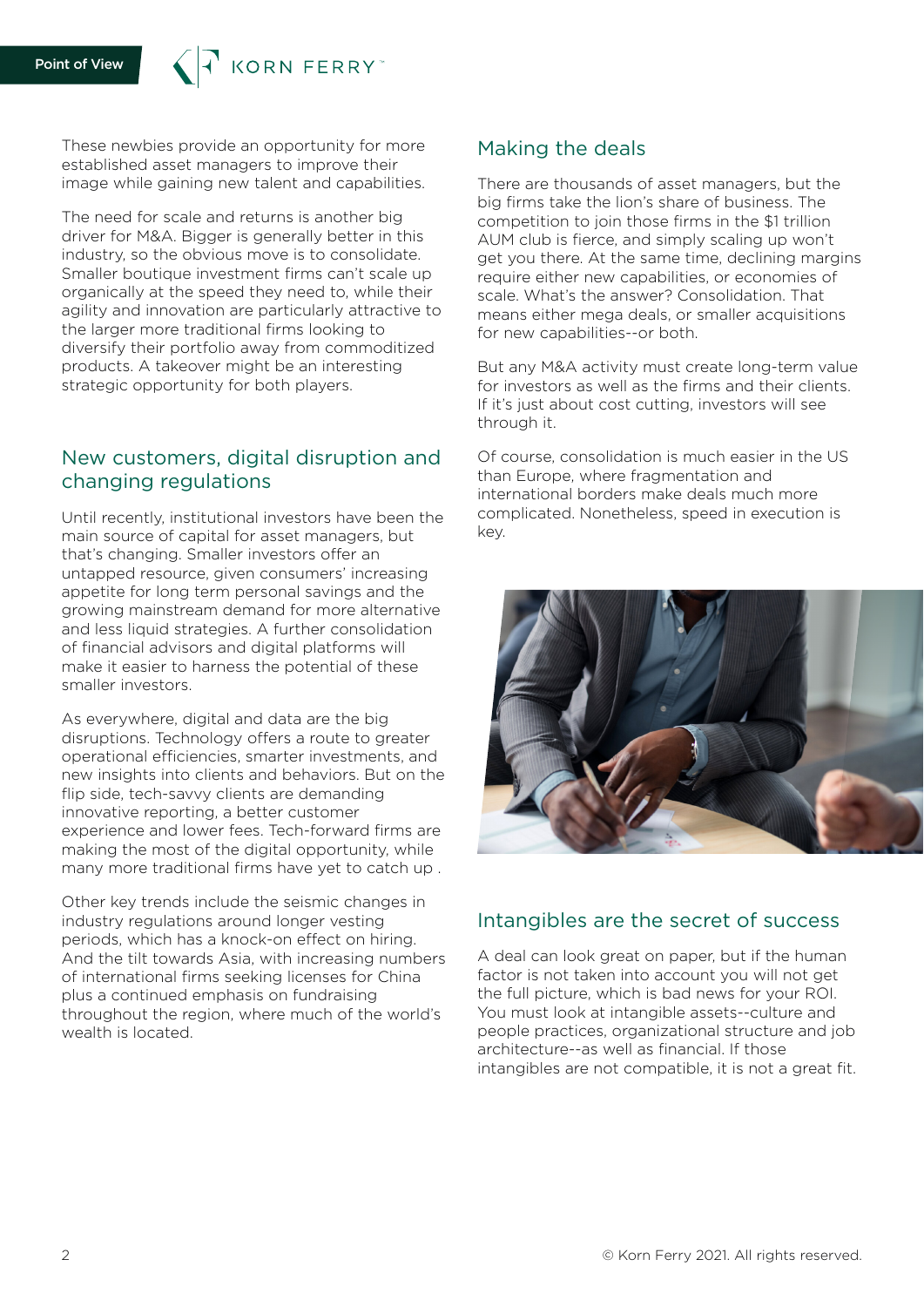We recommend that planning for intangible assets should start early in the deal process. In our experience, borne out by research, the vast majority of successful deals addressed culture and people practices during due diligence or within 30 days after M&A announcement. One great starting point is to undertake a talent analysis of leadership and key people. This might include data, analysis, and market comparisons for functional purview and organizational design, while also looking at leadership scope and expertise alongside compensation. This is work we frequently undertake for our clients, and it's an invaluable tool for assessing **the most important factor in any deal: its people**.

KORN FERRY

# The human dimension makes a great merger

To get the value of all parties, effective integration is an essential. That can be challenging when you are combining different cultures and idiosyncrasies across a remote and distributed working environment. But the effort pays off.

Culture integration is the most efficient enabler of improving ROI when merging (according to a recent FT Future of Asset Management conference). Successfully integrated firms have a much higher increase of net inflows, with a cost structure which is 8.5% lower than non-integrated firms, and profitability levels that are 20% higher. Companies that approached integration via thoughtfully implemented strategic organizational design made faster decisions.

Clearly, it is very important to get integration right, right from the start. Key building blocks to align from an organizational and people perspective include: operating model and organization design; leadership and talent; rewards; and an overarching change and culture implementation support.

#### **The nine essential factors that can make or break a merger:**

- 1. Alignment between strategy, operating model and structure.
- 2. Strong and visible leadership (not just at the top but at every level).
- 3. Retention of critical talent.
- 4. Early definition of future culture and related people initiatives.
- 5. Rewards that drive the right objectives and/or culture.
- 6. Creation of a long-term implementation and alignment plan (rather than focusing purely on financial, short-term wins and the first 180 days).
- 7. Employee engagement.
- 8. Frequent and effective communication.
- 9. Creation of a robust change management plan.

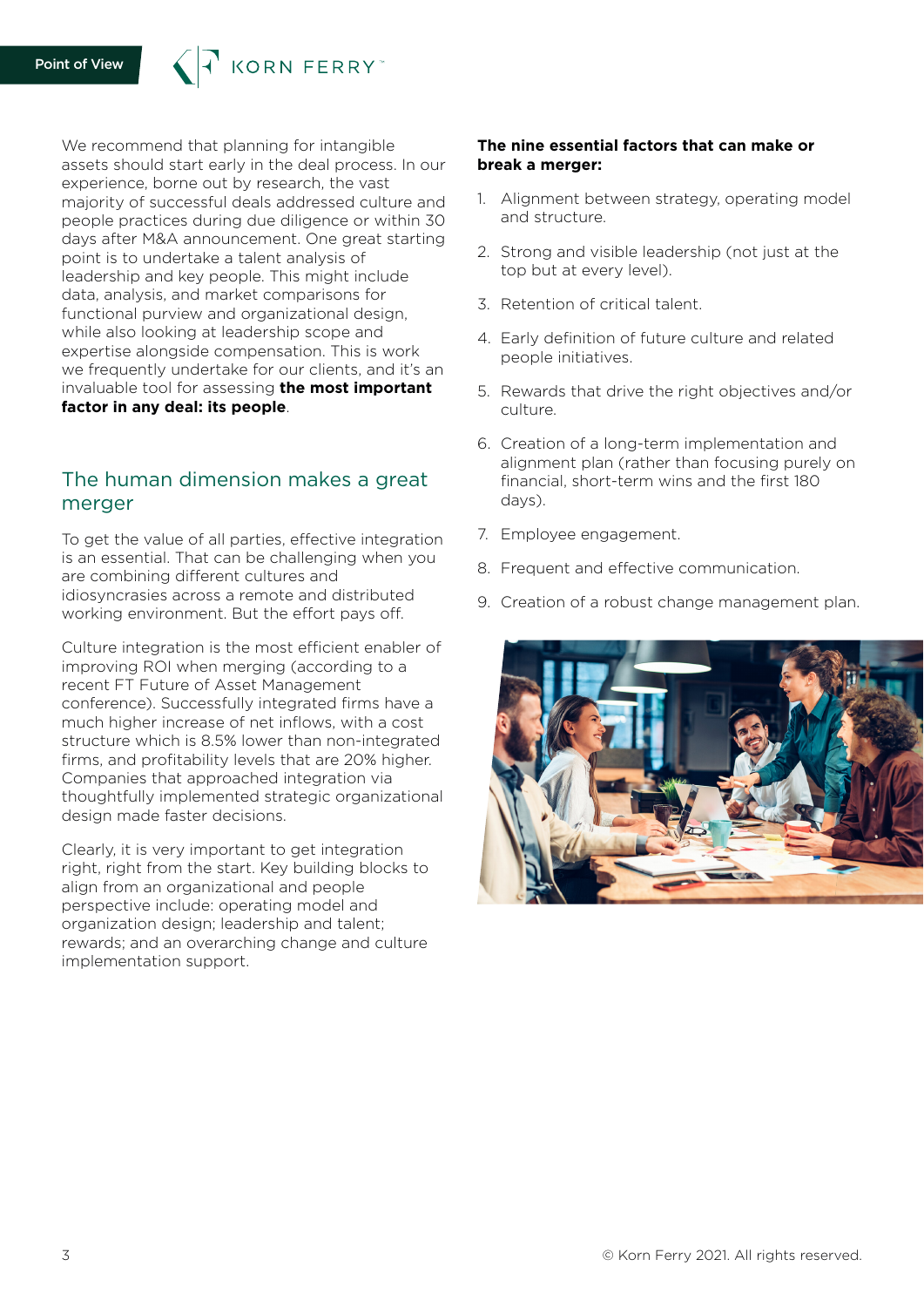## Let's talk talent

During any deal, having the right leadership team in place to drive value creation is critical. Finding those leaders, and closing skill gaps, needs to happen quickly. We have seen that companies that appointed a new management early on ideally, right after the due diligence phase, as soon as the deal has been completed—were twice as likely to reach full integration within a year. One big enabler of this is the ability to assess leadership skills, as well as look at a candidate's outstanding investment or asset-gathering track record.

Given our turbulent times, there is a huge need for seasoned professionals with strategic management skills and the ability to drive change and digital transformation. This unstable climate requires mature, agile leaders with a good tolerance for ambiguity. Of course, these exceptional kinds of leaders are in high demand, so what can you do to secure them?

Aside from the C-suite, it's also essential to identify the most talented and critical employees throughout the organization, so that you can focus on retention at every level and keep operations running smoothly.

Is your employer value proposition powerful enough?

Critical to appointing leadership and retaining key talent is the remuneration and incentives structure, which should enable the capture of enterprise value and participation in future upsides in the business. Of course, any rewards and incentive structure must support the implementation of the new business strategy of the merged entity.

But it is not purely about the money. The employer value proposition also comes into play. What can asset managers offer that their peers do not?

Today's most in-demand candidates will be weighing up the type of investment firm, the ownership structure, the commitment to growth and the commitment to impact and sustainability. Our research shows that companies that created a meaningful talent value proposition achieved a 10 point increase in the employee discretionary energy index, which relates to a 5.4% increase in EBIDTA margin. Clearly, optimizing your employee value proposition is a highly valuable strategy .

So, whose responsibility is it to make sure integration is effective and these intangibles are taken care of? We would argue that the human factor is so essential that it should be considered at the highest level, with a dedicated People Office reporting directly to the CEO.